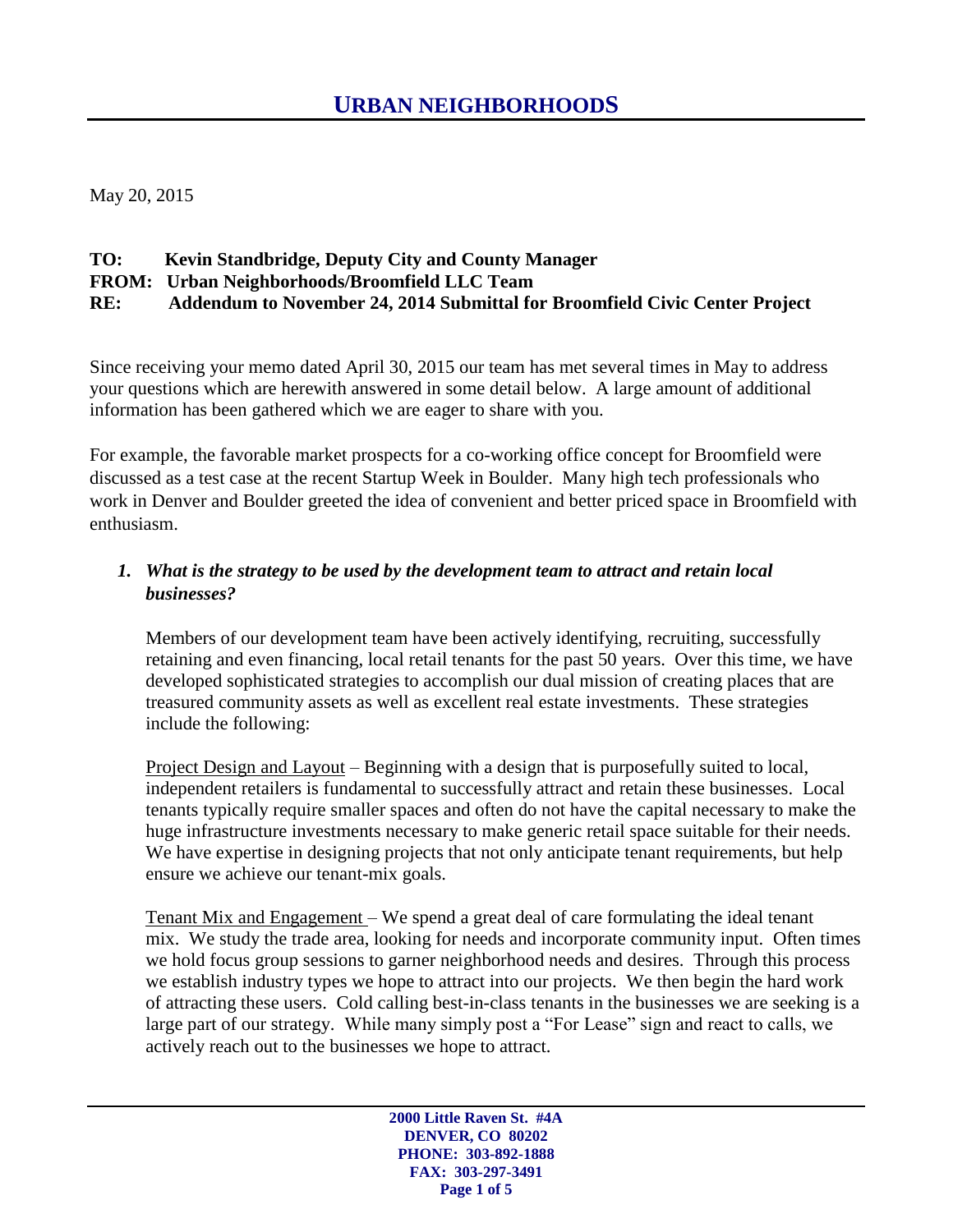Project Finance Structure – Local tenants typically require lower rent and larger tenant finish allowances than national credit tenants. We carefully structure our projects around these realities, occasionally using creative finance tools such as Tax Increment Financing, Historic Tax Credits or other funding structures that enable us to offer base rents at rates at which locals can succeed.

Market Knowledge – Our long experience in recruiting and being landlords of local tenants has given us both a deep, extensive knowledge of the local retailer market and a reputation as the "go to" group when local retailers are looking for a first location or an expansion opportunity. As Landlords and agents we have business relationships with more local retailers than anyone else in the Denver market.

Lease Negotiation Expertise – Negotiating and structuring leases with local retailers is significantly different than with national credit tenants in conventional shopping centers. Prospective tenants sometimes lack sophistication in this area and have risk concerns that are different, leading to failed negotiations. At the same time, leases must be negotiated that recognize the additional risk and investment being required from the landlord. We have particular skill in these transactions having completed more than 100 transactions just in the last 5 years. (Please see the attached list of local retailer transactions.)

Financing, Consulting, Management and Accounting Assistance – Our group has developed a finance, management and accounting structure that we currently use with more than 25 restaurant tenants. Where appropriate and mutually beneficial, we have partnered with local restaurant operators in our properties to help them finance and manage their businesses. By providing the real estate location and equity we are able to help our restaurant partners achieve their dream of owning their own business. By providing back office service such as accounting, human resource services, risk management, etc., we allow them to focus on daily operations, while simultaneously reducing our investment risk. This combination of equity investment and financial management has been an indispensable strategy for achieving our tenant mix goals and has resulted in some of Denver's most recognized restaurant names, including Rioja, Bistro Vendome, TAG, Guard & Grace, The Lowry Beer Garden and many others.

Skilled Property Management – Retaining local retailers and ensuring they thrive is a separate and distinct skill set from traditional property management, which focuses on rent collection, maintenance, security and other routine tasks. Our philosophy of property management is based on *partnership* with our tenants, whether we are actual investors or not.

We recognize rent is fundamentally a function of sales; low sales result in low rent and ultimately, failure. As such, we work closely with our tenants to ensure we, as landlords, are taking an active role in helping tenants achieve high sales. This starts with positioning the project correctly in the marketplace and continues with ensuring the right co-tenancies, creating

> **2000 Little Raven St. #4A DENVER, CO 80202 PHONE: 303-892-1888 FAX: 303-297-3491 Page 2 of 5**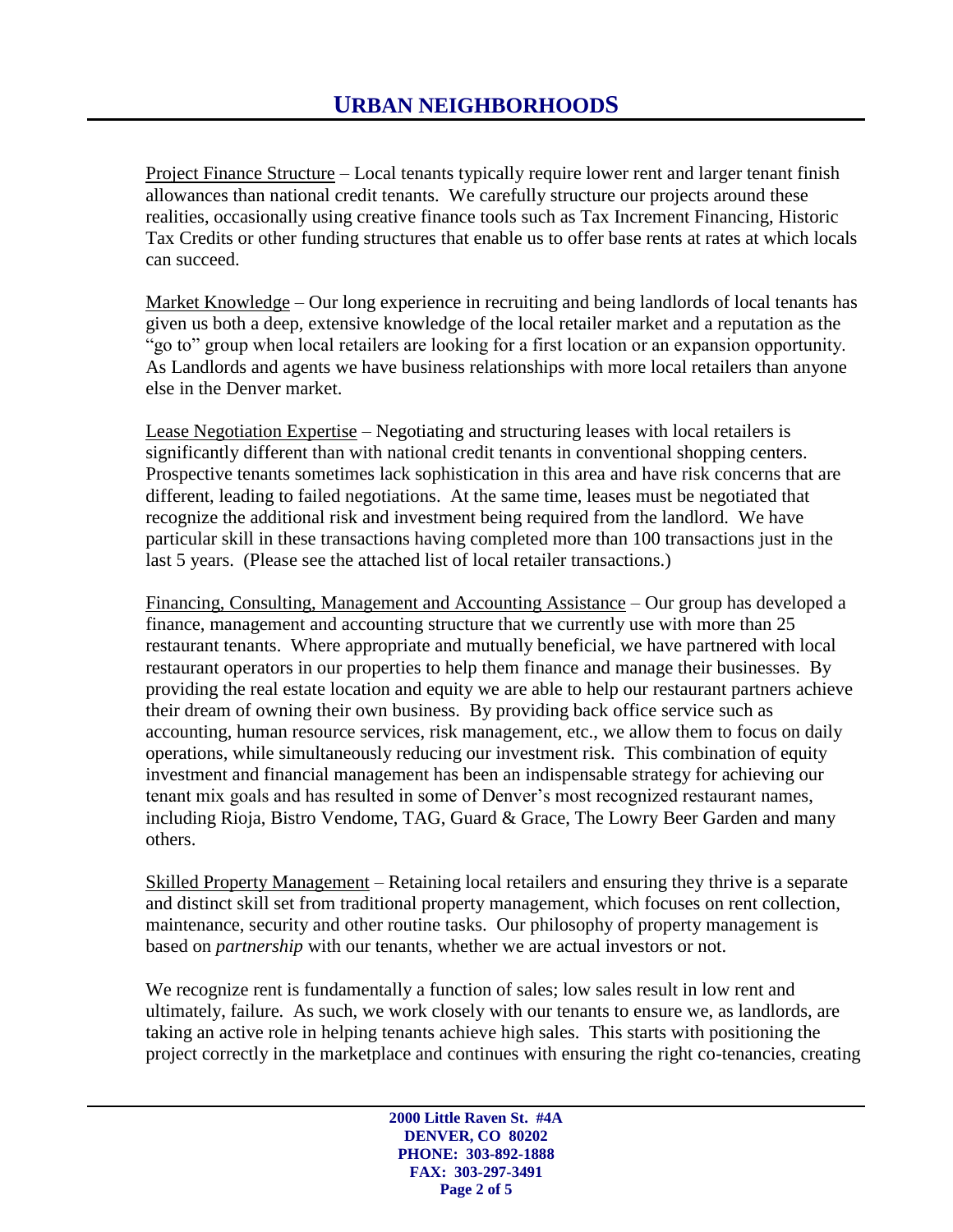and implementing marketing and event plans where appropriate and maintaining close relationships with the merchants so both problems and opportunities are identified quickly.

#### *2. Please provide examples of projects completed by the development team in which local businesses have located and continue to do business?*

Our team has numerous retail investments in Denver area neighborhoods including Lowry, Congress Park, Country Club, Lower Highlands, West Highlands, Berkeley, Edgewater, Lakewood, Green Valley Ranch, Northglenn and others. The defining feature of these properties is that, aside from Larimer Square, they are 100% local tenants. The following are notable examples of projects where the local tenant-mix is critically important to development goals:

Hangar 2, Lowry, Denver, CO – This challenging project involved the adaptive re-use of a 90' tall, 90,000 S.F., historically-protected 1939 USAF airplane hangar, situated on a six-acre site in the heart of Lowry. Our research on needs and desires in the neighborhood revealed two key points: First, neighbors were strongly adverse to a high-intensity, high-traffic commercial use in the 90,000 S.F. building and second, they were extremely disappointed at the lack of quality dining options nearby. In response, we created a development plan that put a state-of-the-art self-storage facility inside the historic hangar (a needed amenity with low intensity and requiring minimal parking) and The Lowry Dining District, which features five local restaurants and a coffee shop. We are the creators and owner/operators of two restaurants, The Lowry Beer Garden and North County and investors in two others, BuBu and Masterpiece Kitchen.

Denver Union Station, Denver, CO – Our role as partners in the re-development of this nationally significant project was to curate a collection of retail and restaurant tenants for the leased space and custom-craft and operate five food and beverage outlets to be retained by the ownership. We began our assignment by conducting a series of focus groups, in which we studied the needs and preferences of nearby office workers, transit riders, residents and other stakeholders. The groups evidenced a passionate desire for a truly local experience, one that was proudly Denver and Colorado centric. Based on this, we determined that we would offer space exclusively to local tenants and then painstakingly recruited the very best the city had to offer – The Kitchen Next Door, Stoic & Genuine, Mercantile, Snooze, etc. Our partnershipowned outlets are notable for their extensive offerings of locally sourced products and ingredients, such as more than thirty Colorado craft beers, locally roasted coffee, locally raised beef, locally made ice cream and much more – Pigtrain Coffee, Milkbox Creamery, Acme Burger & Brat, etc. Average tenant sales are exceeding \$1000/S.F.

Larimer Square, Denver, CO - Historic District #1 in the City of Denver, this property arguably is one the finest and most concentrated collections of local boutiques, local chef-driven restaurants and local entertainment venues in the country. Our partner, Dana Crawford, created Larimer Square in 1965 and operated it for two decades. Partner Joe Vostrejs has overseen the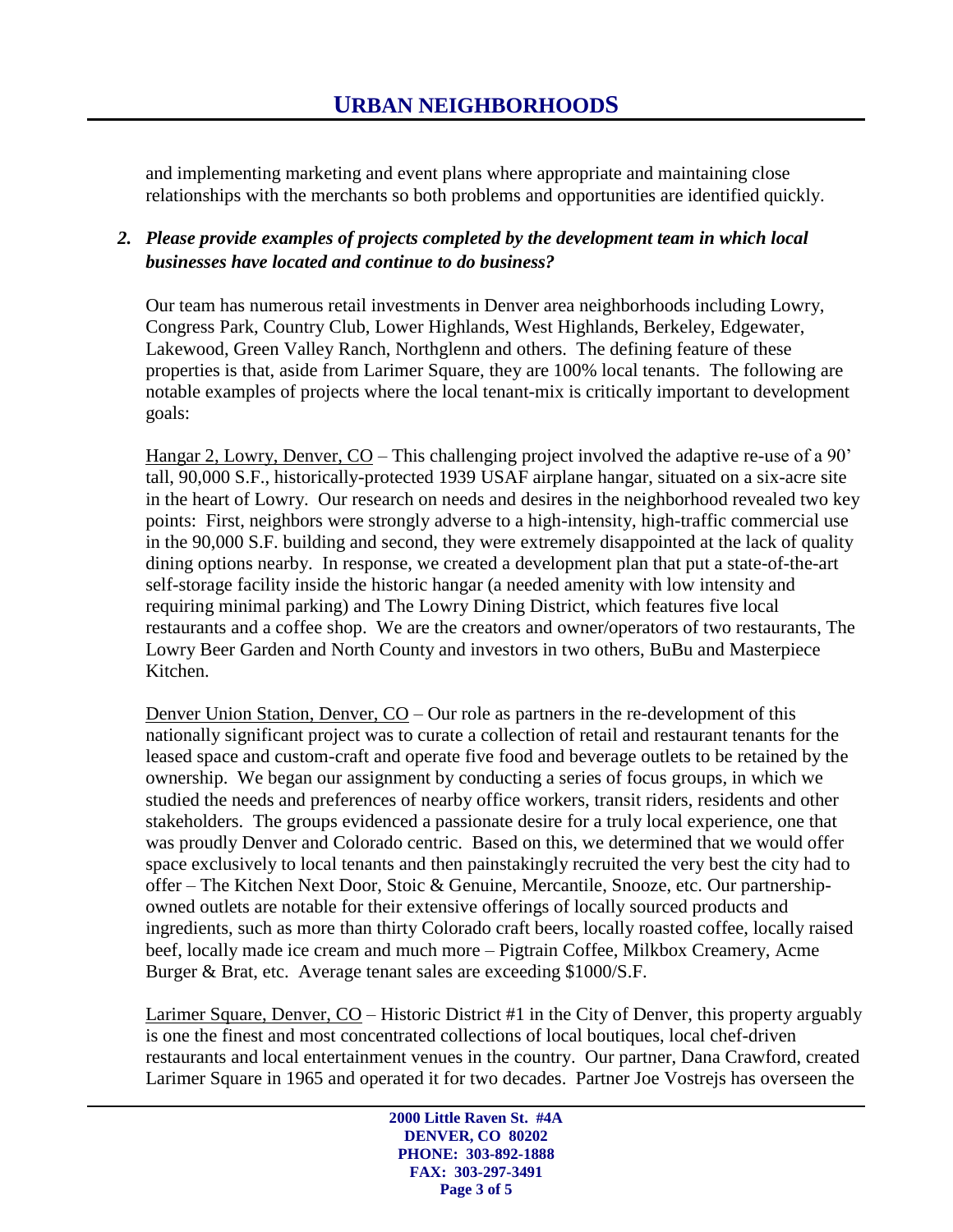property for the past two decades and Partner Pat McHenry has been overseeing tenant curation for the past six years. While the property is a major attraction for its superb, historicallysignificant Western Victorian buildings, its tremendous retail success is based on the exceptional group of well-known local merchants and restaurateurs that so powerfully differentiate it from competitive shopping districts that are largely defined by chain restaurants and retailers. Like many of our projects, we are a partner/investor with several of the tenants of Larimer Square.

#### *3. What strategies have been used with these prior projects completed by the development team to attract and retain those local businesses?*

All of the strategies outlined in Number 1, above.

#### *4. What is the benefit to the Civic Center of new residential uses?*

The axiom of "retail follows rooftops" remains true, especially in mixed-use projects like the Civic Center where parking, visibility and building layouts are non-traditional and commercial tenants, especially retail and restaurants, need a built-in customer base from the project itself. This is especially critical for local merchants and restaurants that don't have a national brand attracting customers – local businesses need proximate residents to patronize their establishments and spread the word about their business.

Residential activity brings vibrancy and life to commercial spaces, especially during evening and non-peak hours when a suburban location like the Civic Center would otherwise be quiet. Place-making is much more than just good architecture and landscaping, it requires people coming and going and mingling and one of the best ways to accomplish this type of activity is through incorporating residents into the place itself.

#### *5. What is the approach used by the development team to determine how many and what type of new residential units should be proposed for the Civic Center?*

The development team has a 30-year history of creating high quality residential communities in the Denver area and elsewhere and in our experience one of the most critical aspects of community creation is identifying your target residents and tailoring the community to their specific wants and needs. As a result we will spend significant time and resources conducting an analysis of the Civic Center neighborhood specifically and the Broomfield housing market generally to understand current housing demographics, new resident profiles, competing communities and amenities and any gaps in the Broomfield housing market that could be filled at the Civic Center. This analysis will be conducted with literal "boots on the ground" and enhanced by third party consultants and advisors we know and trust.

> **2000 Little Raven St. #4A DENVER, CO 80202 PHONE: 303-892-1888 FAX: 303-297-3491 Page 4 of 5**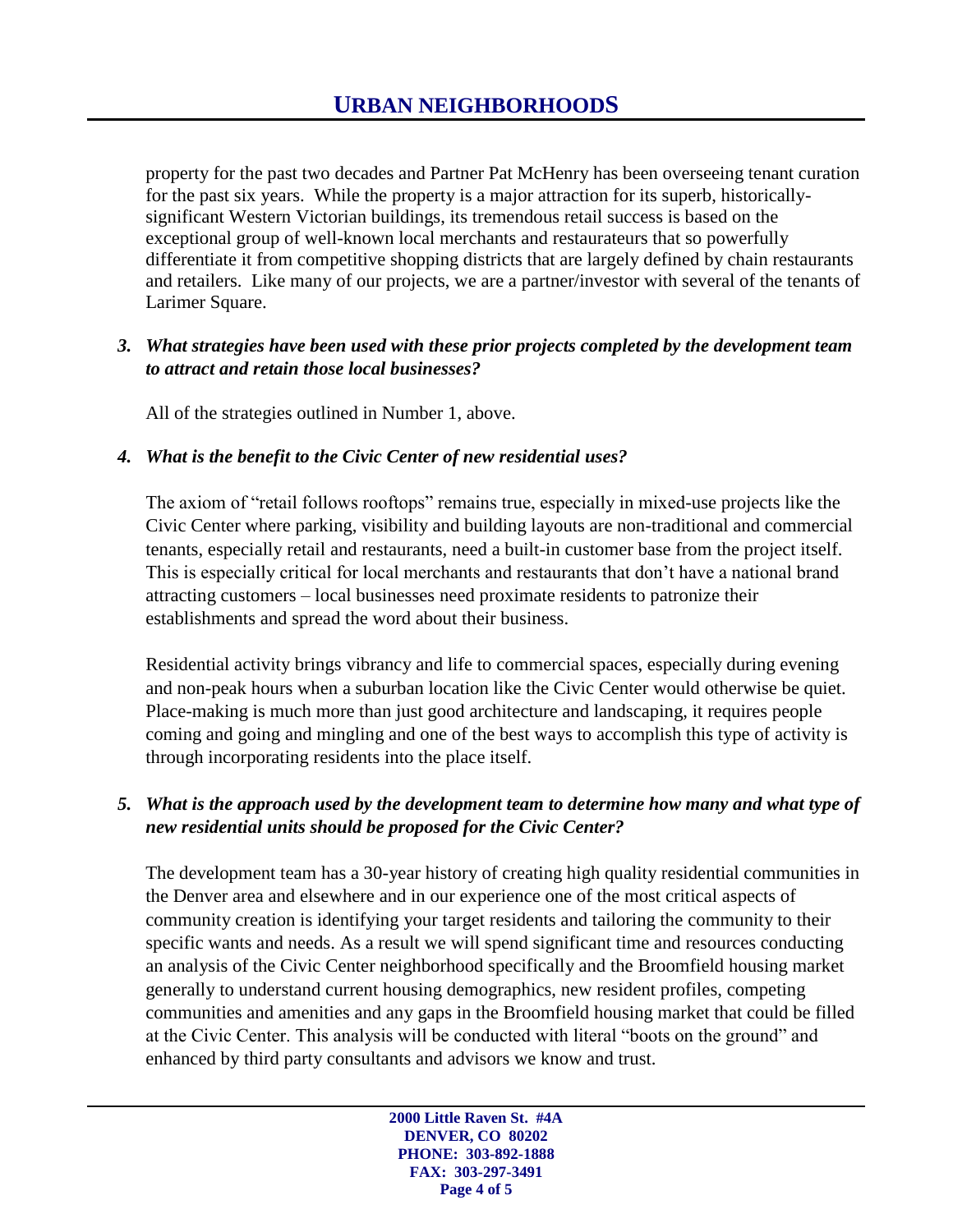Once we have identified our target resident categories, we carefully design a residential housing and amenity program that meets the wants and needs of these housing "customers" with our project architect and interior designer. Housing tastes and preferences are rapidly evolving with household formation being delayed, baby boomers downsizing, Millennials seeking a live-work-play environment and more single person households occurring. Understanding these dynamics allow us to create a community that is both socially healthy and economically sustainable. The total number and type of housing units will naturally flow from this "bottom up" design process that balances the identified housing/amenity program with the physical constraints of the site (parking, topography, additional commercial uses) and development costs. We do not have a predisposition to a certain number or type of units – it will flow naturally from the above process. However, one legal/regulatory constraint that immediately impacts the Civic Center is condo defect litigation that will preclude us from constructing condominiums on the site.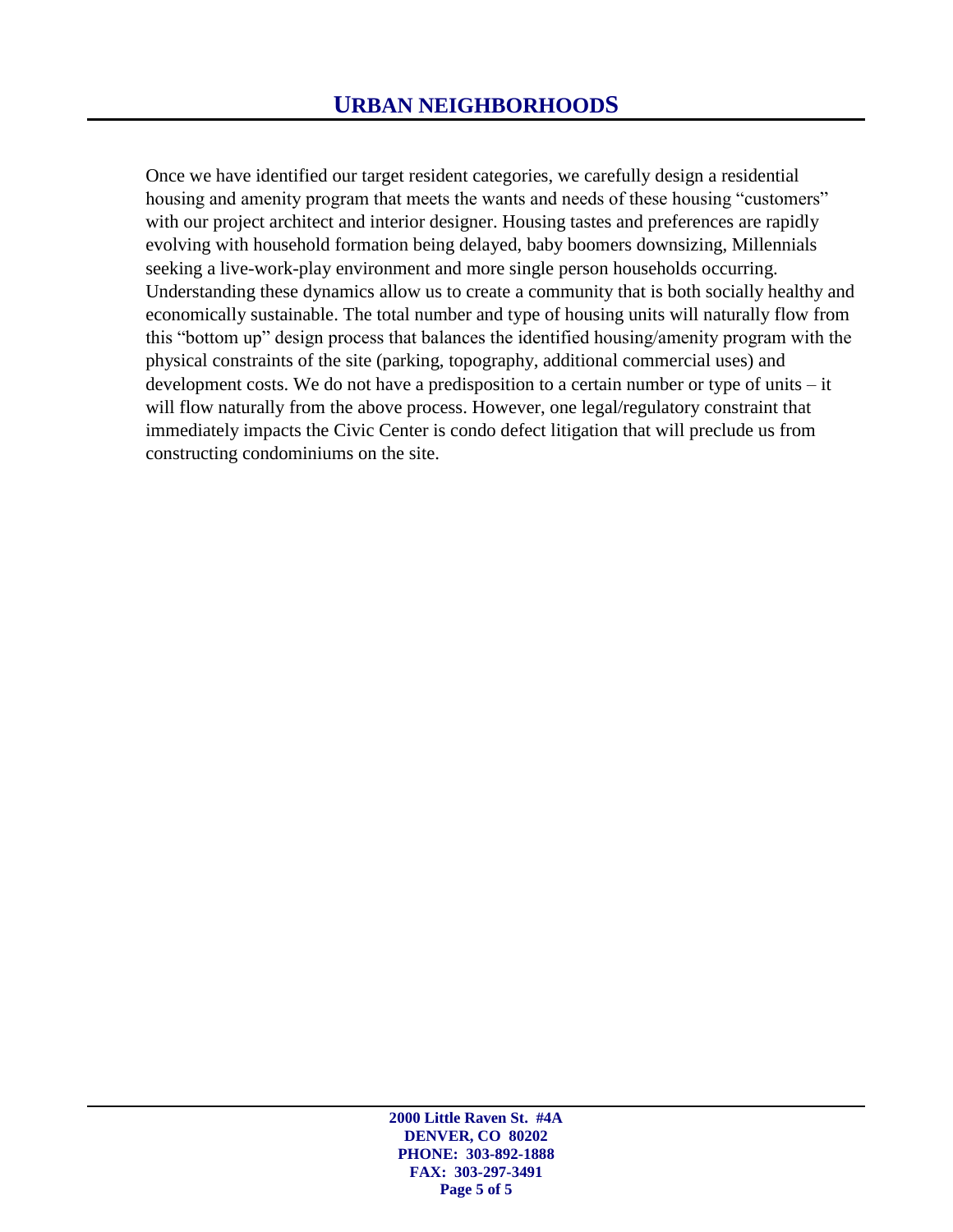| Isabee Tween                 | James Walker Gallery           | Novo Coffee              |
|------------------------------|--------------------------------|--------------------------|
| <b>Olivers's Meat Market</b> | Satchel's                      | Sherwood Salon           |
| <b>Base Fitness</b>          | <b>Bubu</b>                    | Café Mercato             |
| Endorphin                    | North County                   | Maui Wowi Coffee         |
| Studio 4D                    | Sloan's Bar & Grill            | Lowry Beer Garden        |
| Swoozies                     | Teller's Taphouse & Kitchen    | Masterpiece Deli         |
| Snooze                       | The Glenn Bar & Grill          | Montessori Casa Int'l    |
| The Kitchen Next Door        | Sunflower/Sprouts Market       | Barre 3                  |
| The Cooper Lounge            | 5 Green Boxes                  | Mercantile               |
| <b>Tattered Cover</b>        | Fresh Exchange                 | <b>Bloom Flowers</b>     |
| Capital Heights Pharmacy     | Milkbox Ice Creamery           | <b>Terminal Bar</b>      |
| Lowry Wine and Spirits       | Pigtrain Coffee Co.            | Bloom                    |
| <b>Blossom Nails</b>         | Acme Burger & Brat Corp.       | <b>Stoic and Genuine</b> |
| Dog Savvy                    | <b>TAG Burger Bar</b>          | <b>Mindful Bike</b>      |
| Alleia                       | I Love Kickboxing              | Kassai Sushi             |
| <b>CRU</b>                   | Moongate                       | Fat Jack's Subs          |
| Al's Barbershop              | Milk & Honey                   | Frinje                   |
| Wax                          | <b>Gusterman's Silversmith</b> | <b>Scarpaletto Shoes</b> |
| Larimer Square Cleaners      | John Atencio                   | <b>Green Russell</b>     |
| <b>Hailee Grace</b>          | <b>Bubu</b>                    | Vie                      |
| Cholon Asian Bistro          | Arabella                       | Lash                     |
| Moda                         | <b>Peach Street Distillers</b> | Whatever Pops Up         |
| The Market                   | Cry Baby Ranch                 | Sally Centigrade Gallery |
| Eve                          | Corridor 44                    | <b>Studio West</b>       |
| <b>Blush</b>                 | Tom's Urban 24                 | <b>Comedy Works</b>      |
| <b>Blue Ruby</b>             | Osteria Marco                  | <b>TAG</b>               |
| Equipement de Vin            | Victoriana                     | Rioja                    |
| Real Baby                    | Crimson Room                   | Element                  |
| Billy's Inn                  | <b>Bistro Vendome</b>          | Chipotle Mexican Grill   |
| Move Studios                 | Euclid Hall Bar & Kitchen      | Perfect Petal            |
| Mynt Mojito Lounge           | Sushi Hai                      | Sunnyside Burger Bar     |
| Squeaky Bean                 | Make-Up Mania                  | Ernie's Pizza Bar        |
| Aviano Coffee                | Beatrice & Woodsly             | <b>CHO 77</b>            |
| Denim Work                   | Lo-Hi Steak Bar                | Vitruvian Fitness, LLC   |
| Apricot Lane                 | <b>Elevations Cycles</b>       | <b>Upstairs Circus</b>   |
| <b>TAG Raw</b>               | <b>Nest</b>                    | Posh                     |
|                              |                                |                          |

**List of Local Tenants which we have done new leases or renewals with in the past 5 years.**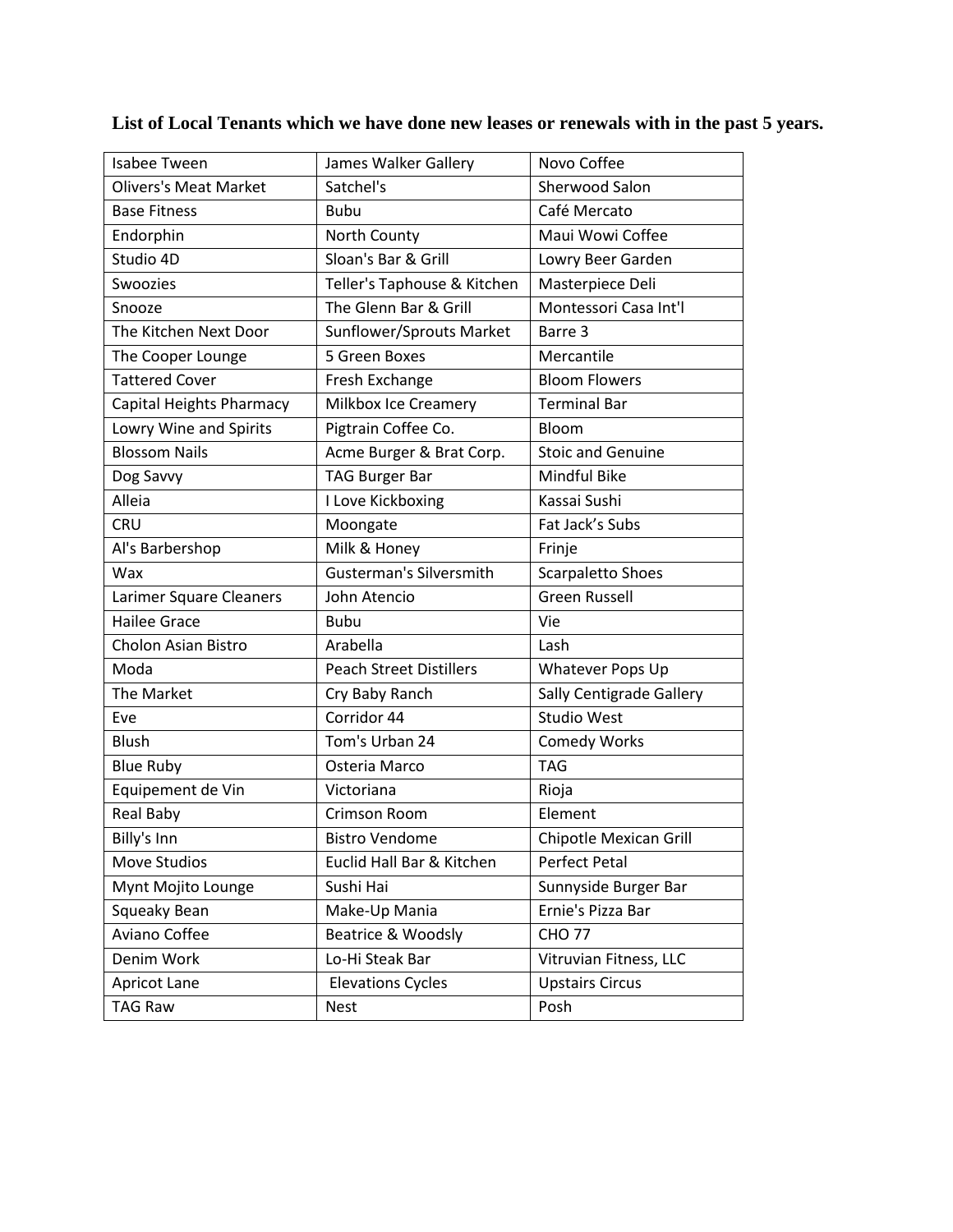

## **[INDUSTRY NEWSRETAILING & RESTAURANTS](http://www.bizjournals.com/denver/industry-news/) Pat McHenry oversaw tough decisions on Union Station's tenant mix**

Aug 1, 2014, 4:00am MDT **[Molly Armbrister](http://www.bizjournals.com/denver/bio/23511/Molly+Armbrister)** *Denver Business Journal*



When Denver's real estate elite set out to redevelop [Denver Union Station,](http://www.bizjournals.com/profiles/company/us/co/denver/denver_union_station/2460594) which celebrated its grand opening July 26, they knew they wanted the city's transit hub to be something different from every other bus and train station in the country, and they wanted it to be uniquely Colorado.

They put the task of curating restaurants and retailers that would embody that ideal in the hands of one woman: [Pat McHenry,](http://www.bizjournals.com/denver/search/results?q=Pat%20McHenry) partner at [Larimer Associates.](http://www.bizjournals.com/profiles/company/us/co/denver/larimer_associates/3357409) Here's McHenry's take on the behind-the-scenes action that ended with 15 restaurants and retailers in a \$54 million redevelopment meant to redefine a 120-year-old icon.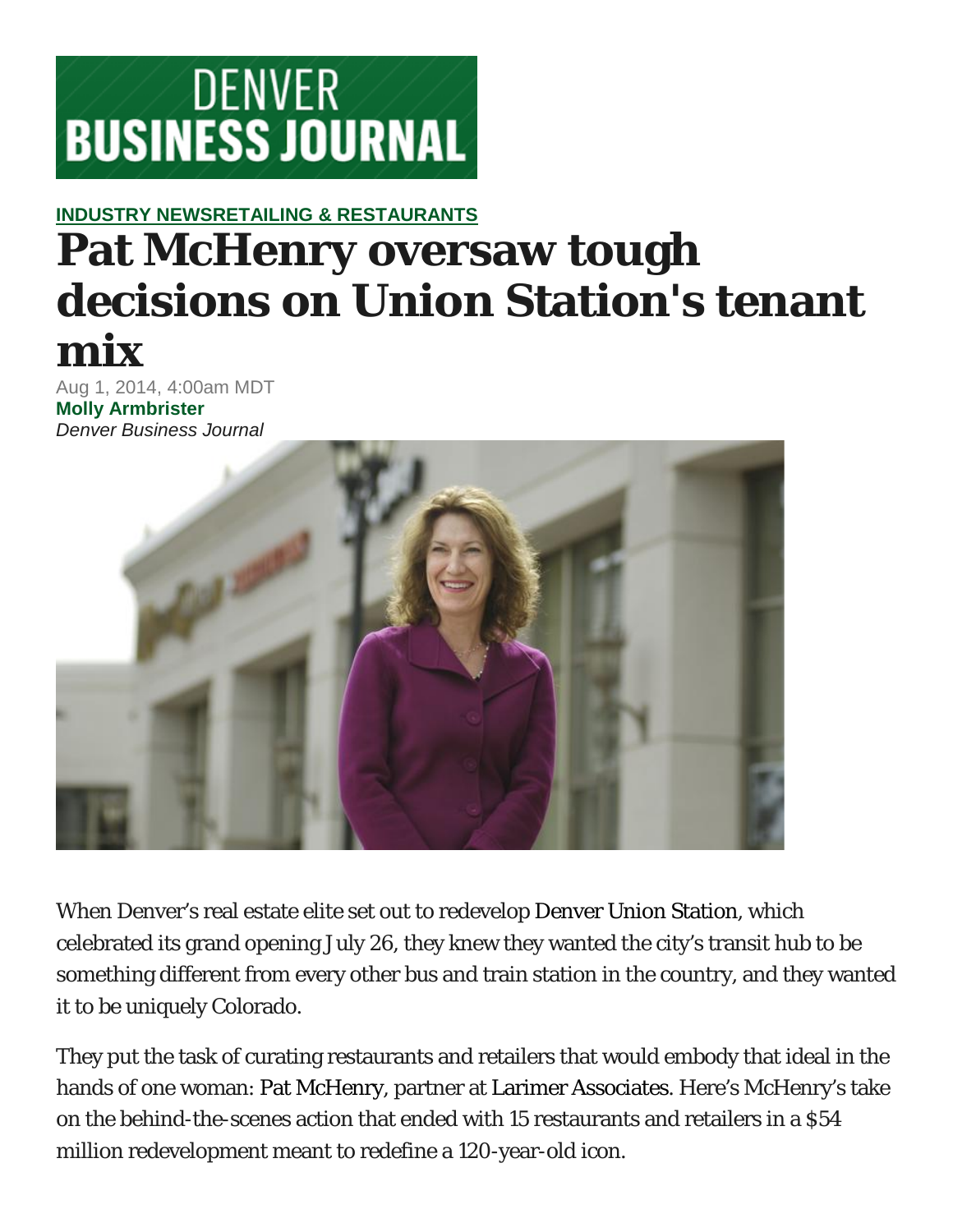**How did you come into this position?** Well, [Dana Crawford](http://www.bizjournals.com/denver/search/results?q=Dana%20Crawford) originally picked the team to pitch Union Station. My partners and I were picked specifically because of our retail background. I have almost three decades of experience in retail, with many of those projects in urban and specialty retail. [Larimer Associates] invests in lots of neighborhood retail, which has a higher proportion of local businesses than large malls or other shopping centers.



**You personally sought out almost every one of these businesses and handpicked them for this space. Did you have to turn companies away?** Yes, absolutely. It was a highly visible project, and many retailers and restaurants wanted to be involved. But lots of them were national, and others weren't offering a product that fit in. There's a very limited amount of space here and it was very important that the tenants that were eventually invited in met specific requirements.

**How was this project different from others you've done?** The variety of ultimate users here is just so broad. You have people here to use the transit, daytime office workers here to conduct business meetings, people staying at the hotel and residents of the nearby apartment complexes.

We wanted retailers to really support all those different uses. We very methodically thought, "What does someone coming to Union Station need?" We held focus groups. We knew we wanted a Colorado place for breakfast, so we got Snooze. We knew we wanted a place to get a quick, healthy lunch to take on the train, so we got Fresh Exchange.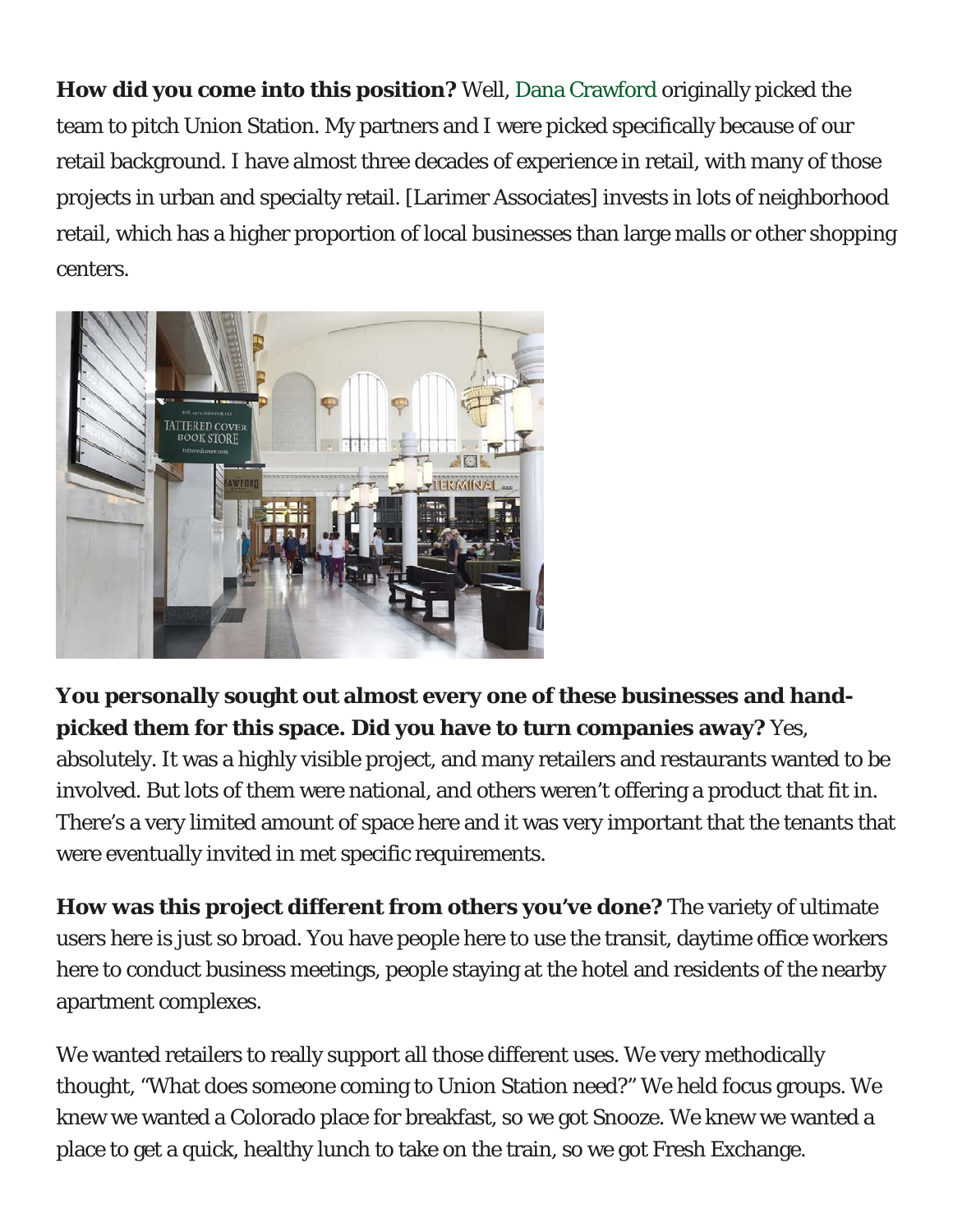On the retail side, it is heavily oriented toward gifts, because gifts are a quick, easy thing to shop for while you're waiting for your bus. Tourists are going to come through here and want souvenirs, but we wanted to provide something other than the regular souvenir mug. Tattered Cover fits that component.

#### **Now that it's all said and done, is there anything you would change about this**

**project?** I would do nothing differently. I've never had a project where I've been able to say that.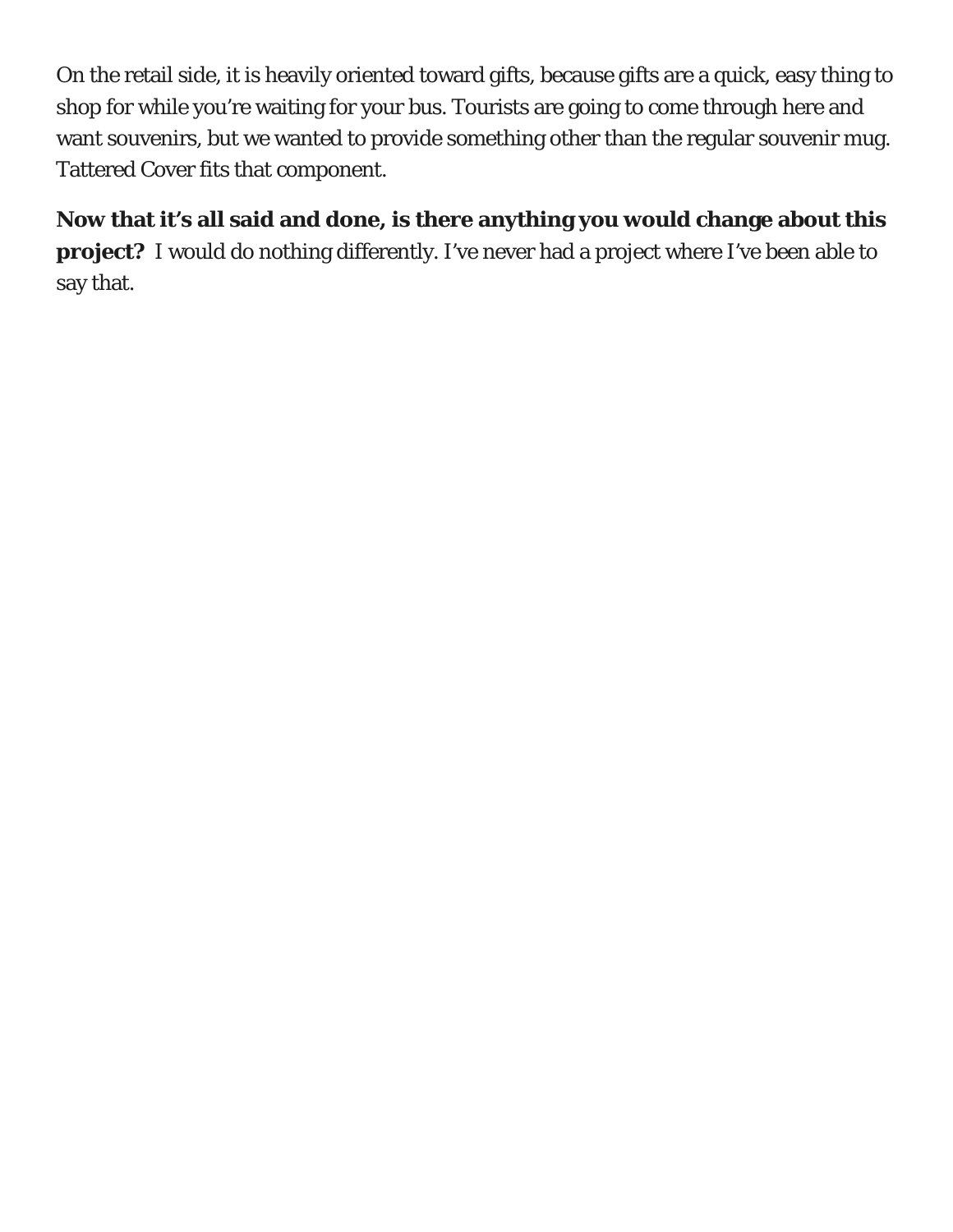

### [FEATURE](http://www.5280.com/taxonomy/term/11008) Reasons to Love Denver

BY [LINDSEY B. KOEHLER](http://www.5280.com/tag/authors/lindsey-b-koehler) DECEMBER 2012



#### 16 **Because Joe Vostrejs and Larimer Associates believe in the entrepreneurial spirit.**

What initially began 12 years ago as a repositioning of Larimer Square (from mall retailers such as Ann Taylor and Nine West to independently operated retailers and restaurants) has led Joe Vostrejs, Jeff Hermanson, Rod Wagner, and Pat McHenry of Larimer Associates to bring thoughtful, community-minded redevelopment to more than a half-dozen other corners, strip malls, and neighborhood anchors throughout the metro area. "In the course of repositioning Larimer Square, we were surprised—and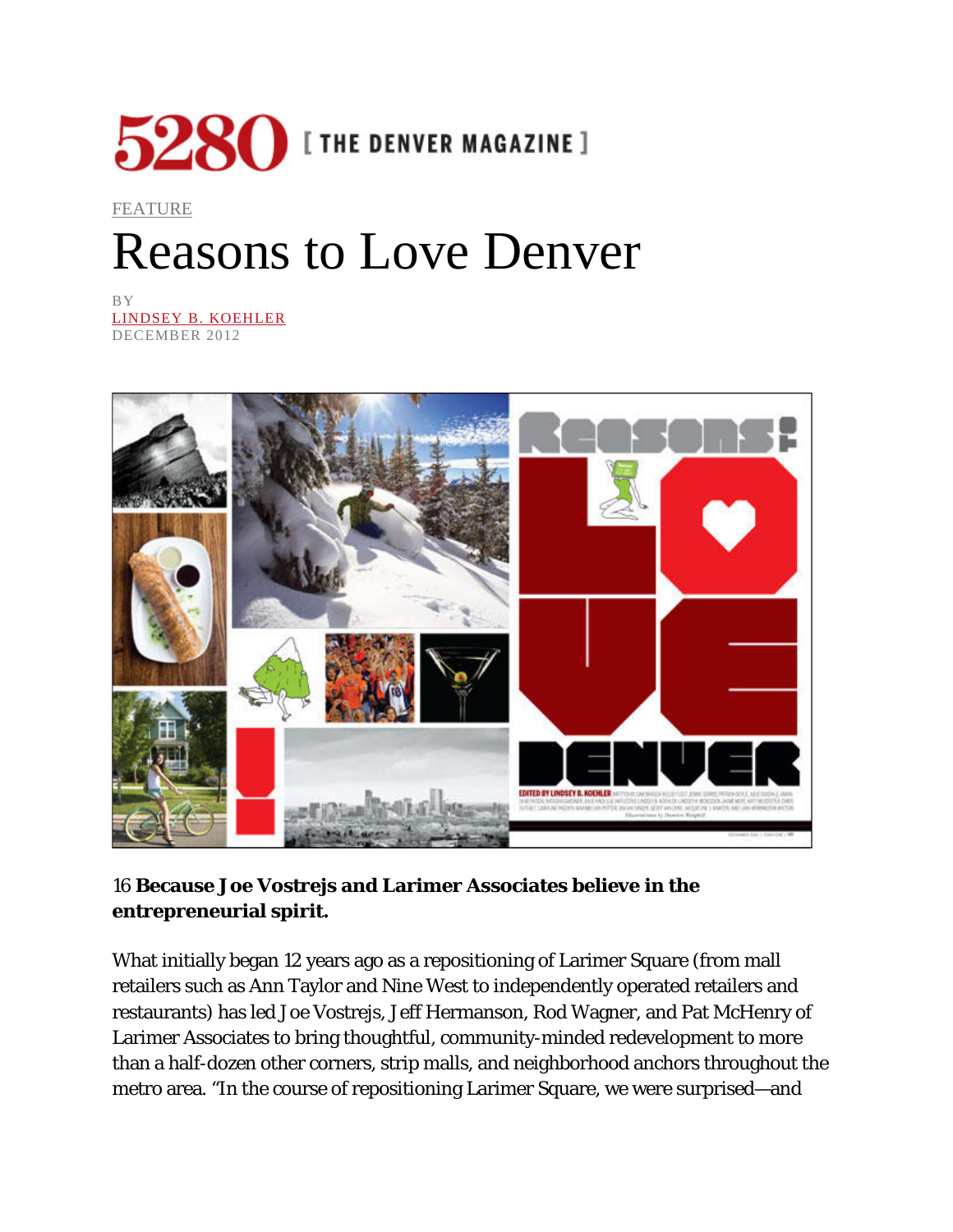pleased—to find so many great entrepreneurs in Denver. They just needed opportunities," says Vostrejs, who is the company's chief operating officer.

And what opportunities Larimer Associates has wrought: The group bought the southwest corner of 32nd Avenue and Lowell Boulevard and opened Chipotle, Sushi Hai, Real Baby, and Perfect Petal; they refabbed Billy's Inn on 44th and Lowell and bought the corner across from it, ultimately leasing it to Tocabe and an orthodontist. The group's thumbprint is everywhere you look: Ernie's; LoHi Steakbar; the Sixth Avenue strip that holds Satchel's and, soon, a Novo Coffee outpost; 12th and Madison, where TAG Burger Bar opened in October; Lowry Beer Garden; and even the revitalization of Union Station. "We create opportunities for entrepreneurs in underdeveloped areas in Denver," Vostrejs says. "There are great buildings that underserve a neighborhood. We re-engineer those buildings and look at how the neighborhood is changing."

**Up Next:** In the coming months, Larimer Associates will announce the retail and dining establishments that will inhabit the new Union Station.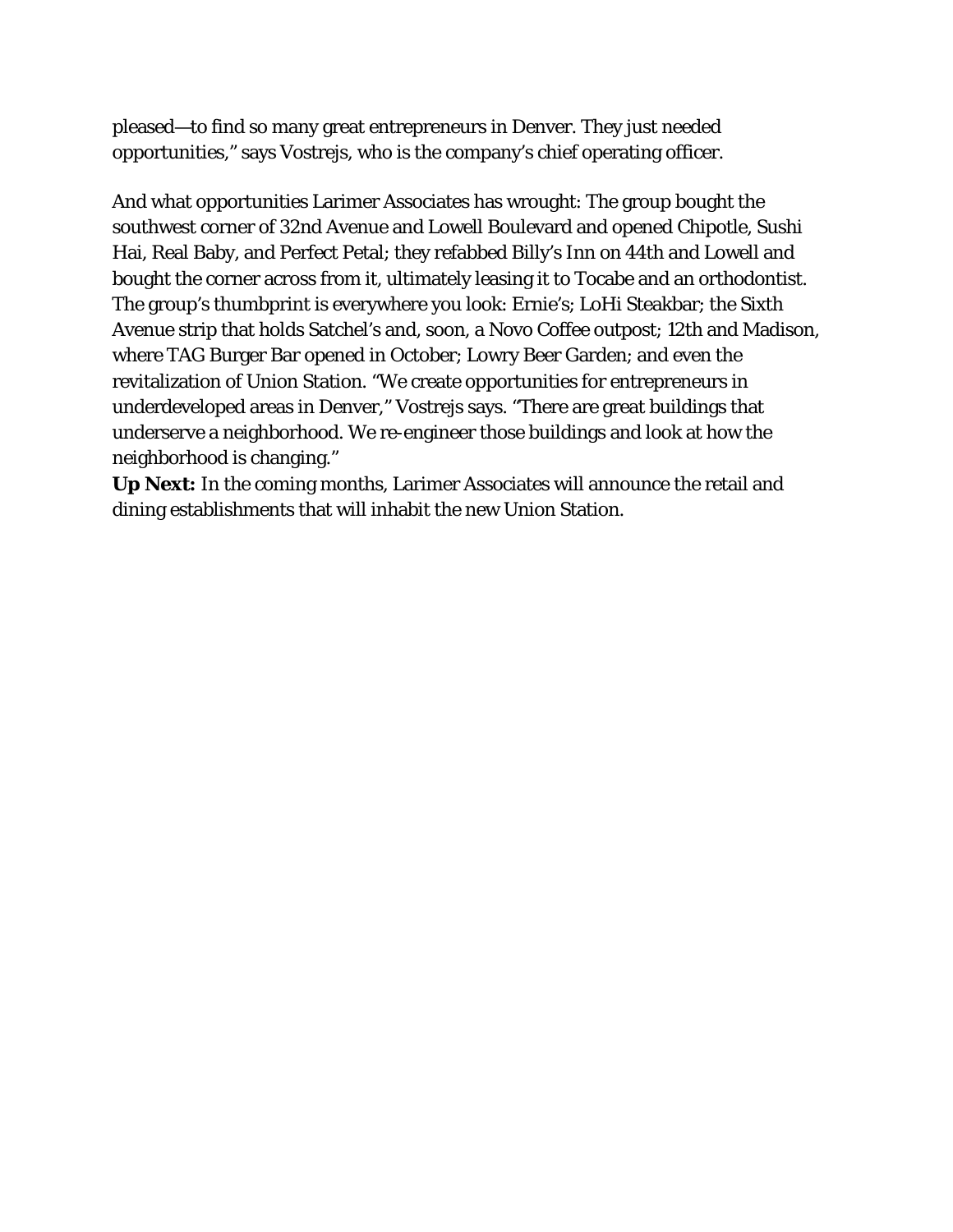#### *by Jill Jamieson-Nichols*

Denver's industrial real estate market is firing on all cylinders, with rental rates climbing 12 percent beyond their previous peak and tenants leasing space faster than developers can deliver it.

> product<br>for all all the tenants that are out there," s a i d C B R E F i r s t V i c e Presi d e n t

"There is not enough



Paul Kluck, who said 2014 marked the first time in his career that tenants preleased industrial space in Denver.

"Preleasing of industrial buildings before comple-



tion is a l m o s t unheard of in the D e n v e r market, and it's becom ing the n o r m , " con c u r r e d

Newmark Grubb Knight Frank Executive Managing Director Mike Wafer.

Prices for industrial properties are near their peak, and rental rates have spiked. Rates for industrial space along the Interstate 70 corridor in the northeast industrial submarket, Denver's dominant industrial area, jumped from \$3.90 per square foot triple net in 2013 to \$4.82 per sf last year, compared with a previous high of \$4.62 per sf in 2007, according to CBRE First Vice Presi-

> Thomps o n . T h a t ' s b e t t e r than the national industrial vacancy rate<br>of 4.51 4.51 percent,

according to Ann Sperling, senior director of Trammell Crow Co.

Rental rate increases will moderate this year, yet, "Landlords will continue to rule," said Kluck.

Industrial real estate experts gave their takes

#### *by John Rebchook*

Griffis/Blessing Inc. recently paid \$45.5 million for the 260-unit Bear Valley Park Apartments in Lakewood, an increasingly popular submarket in the Denver area.

"Located in the highly desirable Lakewood submarket, minutes from major thoroughfares and River Point shopping district, as well as being adjacent to the Bear Creek Trail System, make this asset a valuable addition to our multifamily portfolio," said William J. Hybl Jr., president and chief operating officer of Griffis/Blessing's Property Services Group.

> ates and City Street Investors own 35 properties, which are worth about \$70 million. That does not include L

Colorado Springs-based Griffis/ Blessing paid the equivalent of \$175,000 per unit and \$175.74 per square foot for the 258,980-sf community at 788 S. Reed Court.

According to public records, the seller, San Francisco-based Carmel Properties, paid \$33.95 million for the community in 2012.

In other words, Carmel sold it for 34 percent more than what it paid after two years of owning it.

Carmel paid the equivalent of \$138.24 per sf and \$130,577 per unit for Bear Valley Park.

Griffis/Blessing described Bear Valley Park as a "Class A-/B+" property. The average

unit size is 996 sf. Community amenities include a newly renovated clubhouse, a swimming pool, a state-of-the-art

fitness center, outdoor barbecues and a fire pit. Residents also enjoy

# **[Griffis/Blessing pays \\$45.5M for apartments](http://www.signatureflip.com/sf01/article.aspx/?i=1685) Industrial**

# **[firing on all](http://www.signatureflip.com/sf01/article.aspx/?i=1688)  cylinders**

#### *by John Rebchook*

Years ago, someone gave Joe Vostrejs the book, "The Great Good Place: Cafés, Coffee Shops, Bookstores, Bars, Hair Salons and Other Hangouts at the Heart of Community."

Today, there is little doubt that the title of that book by Ray Oldenburg would aptly describe how Vostrejs and his partners have renewed and reshaped the urban fabric of Denver.

They did it with numerous highly successful neighborhood retail and restaurant developments scattered throughout the city.

"The book talked about with all of the big suburban planning and highways,

we've kind of destroyed what he called the 'third place,'" said Vostrejs, the 54-year-old chief operating officer and partner with Larimer Associates. He also is a partner of a separate group, City Street Investors.

The first two places are where you work and where you live.

"The third place is where you go to have this sense of community," Vostrejs said. "It used to be the barbershop, where people would gather and talk about everything under the sun. It didn't matter if you were a doctor or a dentist or a plumber or how much money you had." In total, Larimer Associ-



imer Square, which is owned by Jeff Hermanson through a family holding company. Hermanson is the CEO of

Larimer Associates and is a partner with Vostrejs on many of the Denver holdings, which include such high-profile and popular restaurants and real estate venues as Rioja, Hangar 2 Lowry, TAG/ Raw Bar, Ernie's Bar & Pizza, LoHi Steakhouse, Kazoo Toy Store and Billy's Inn, just to tick off a handful.

Almost all of them would be prime examples of a third place.

Another great example of a third place is the Sloan's Bar & Grill in Edgewater, which

was developed and is owned by City Street Investors.

They opened it more than a decade ago at 5850 W. 25th Ave.

"It's kitty-corner from the police station and it is not on any major street. Its neighbors are single-family homes. At the back, there is parking for about eight cars."

And, "It's been a hit from Day One," Vostrejs said, despite violating the three most important rules of retail: location, location, location.

"If you walk in Sloan's any Wednesday or Thursday night, there will be 100 people there," Vostrejs said.

"You wonder where they come from."

The answer is that they

come from the neighborhood. Most of the patrons walk to the establishment and know each other, he said.

"When I walk in the front door, it takes me 20 minutes to get to my table, because everyone there knows me and has a story to tell," he said.

Another great example is the building at West 32nd Avenue and Lowell Boulevard in the now uber-trendy West Highland neighborhood.

Larimer Associates bought the building, the former Speer Furniture store, almost 20 years ago.

A Chipotle, the seventh in the Denver-based chain, anchors it.

"Steve Ells (the founder of the now giant and hugely successful chain) signed the lease, personally," Vostrejs said.

"I don't think these days Steve Ells signs many leases or walks the site with guys like me, like he did at 32nd and Lowell. At that time, Steve was just an up-andcoming chef," Vostrejs said.

Providing real estate opportunities and often needed start-up and operating capital to chefs is a key component of Larimer Associates today.

Larimer Associates has teamed up with such wellknown Denver chefs as Jennifer Jasinski, Sean Kelly and Troy Guard.

"We have the real estate and management expertise, while a lot of these really excellent chefs are often underfunded," noted Vostrejs.

"It's mutually beneficial for us to provide them the platform, so they can concentrate on what they do best – prepare great meals," he said.

Yet, even successful developments aren't without critics.

"This is a true story," Vostrejs said.

"When we first put Speer Furniture under contract at 32nd and Lowell, I got a phone call from a woman

## **[Joe Vostrejs creates 'third place' in Denver](http://www.signatureflip.com/sf01/article.aspx/?i=1690)**



*Joe Vostrejs*

SECTION AA



THE COMMUNICATION CHANNEL OF THE COMMERCIAL REAL ESTATE COMMUNITY



*Shown is the Bear Valley Park Apartments in Lakewood.*

*Please see***Industrial,** *Page 17AA*

*Please see* **Vostrejs,** *Page 12AA*

*Please see* **Multifamily,** *Page 5AA*

**Paul Kluck**

**Mike Wafer**